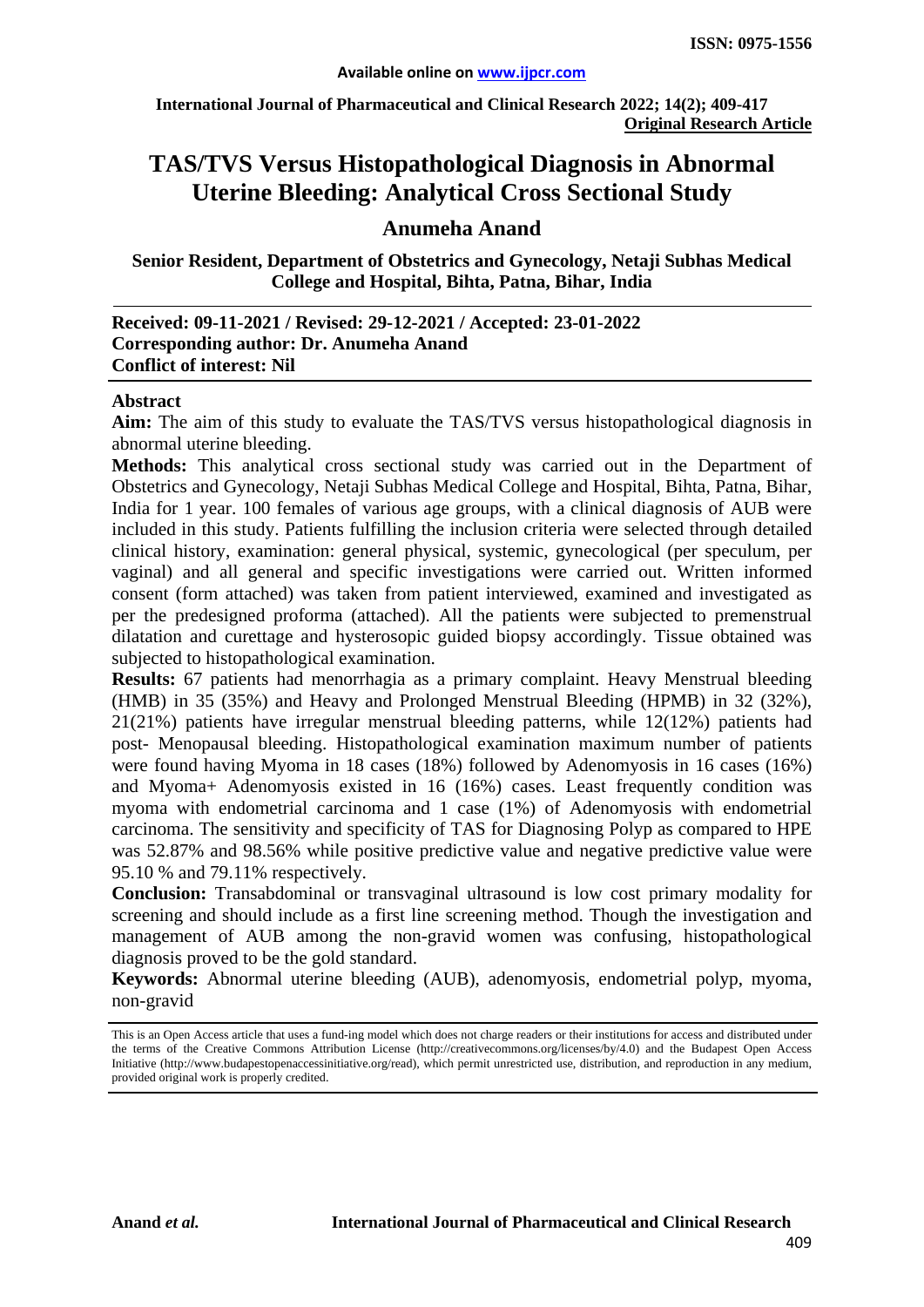## **Introduction**

Abnormal uterine bleeding (AUB), defined by bleeding occurring outside of normal cyclic menstruation that includes change in regularity, frequency of menses, duration or amount of bleeding during or in between periods.[1] It is one of the most common gynaecological problem that health care providers face, accounting for 9- 14% from menarche to menopause.[2] In India, the reported prevalence is 17.9%.[3] This proportion rises to 50% when perimenopausal and postmenopausal age groups are considered. It not only affects the quality of life such as intimate relationships, day-to-day living but can have serious adverse consequences such as anaemia, underlying malignancy or increased financial burdens.[2] The International federation of gynecology and obstetrics working group on menstrual disorders has proposed a classification system (PALM-COEIN) for causes of the AUB in women.[4] The categories of PALM group (polyp, adenomyosis, leiomyoma, malignancy and hyperplasia) are discrete structural entities that can be defined by imaging and/ or by histopathology, whereas those in the COEIN group (coagulopathy, ovulatory disorders, endometrial, iatrogenic and nonclassified) represent non- structural causes that cannot be defined by these techniques. The broad range of normal variation in menstrual bleeding causes difficulty in identifying abnormal patterns. The problem is that uterine bleeding has a wide range of diagnostic possibilities. Goals of clinical management are primarily dependent upon attaining a correct etiological diagnosis. Diagnostic evaluation includes investigations ranging from CBC, hormonal assays, traditional dilatation and curettage, office based endometrial biopsy to pelvic ultrasonography for evaluation of endometrial/myometrial pathology contributing to the presentation. Transvaginal sonography (TVS) is an inexpensive non- invasive modality

permitting the use of higher frequency ultrasound waves at greater proximity to the uterus with no need for anaesthesia which is the recommended first line diagnostic tool for assessing uterine pathology in women presenting with AUB.[5,6] It is considered a natural extension of the bimanual pelvic examination by many gynaecologists. It clearly depicts the uterine contour, echotexture, the status of ovaries and evaluates the endometrium in terms of thickness and its ovulatory and hormonal status.

Hysteroscopy has ushered a new era in the evaluation of abnormal uterine bleeding. It is easy to perform and widely available in study setup. By direct visualization of the uterine cavity it is possible to pin point the etiology in the majority of the cases. It can accurately detect endometrial hyperplasia and aids in the early diagnosis of endometrial carcinoma, uterine polyps and submucosal myoma.[7,8] It is recommended to further evaluate the endometrium in women with abnormal bleeding when the endometrial echo is normal on TVS.[9]

## **Material and methods**

This descriptive observational with a cross-sectional study was carried out in the Department of Obstetrics and Gynecology, Netaji Subhas Medical College and Hospital, Bihta , Patna, Bihar, India for 1 year. 100 females of various age groups, with a clinical diagnosis of AUB were included in this study. Patients fulfilling the inclusion criteria were selected through detailed clinical history, examination: general physical, systemic, gynecological (per speculum, per vaginal) and all general and specific investigations were carried out. Written informed consent (form attached) was taken from patient interviewed, examined and investigated as per the predesigned proforma (attached). All the patients were subjected to premenstrual dilatation and curettage and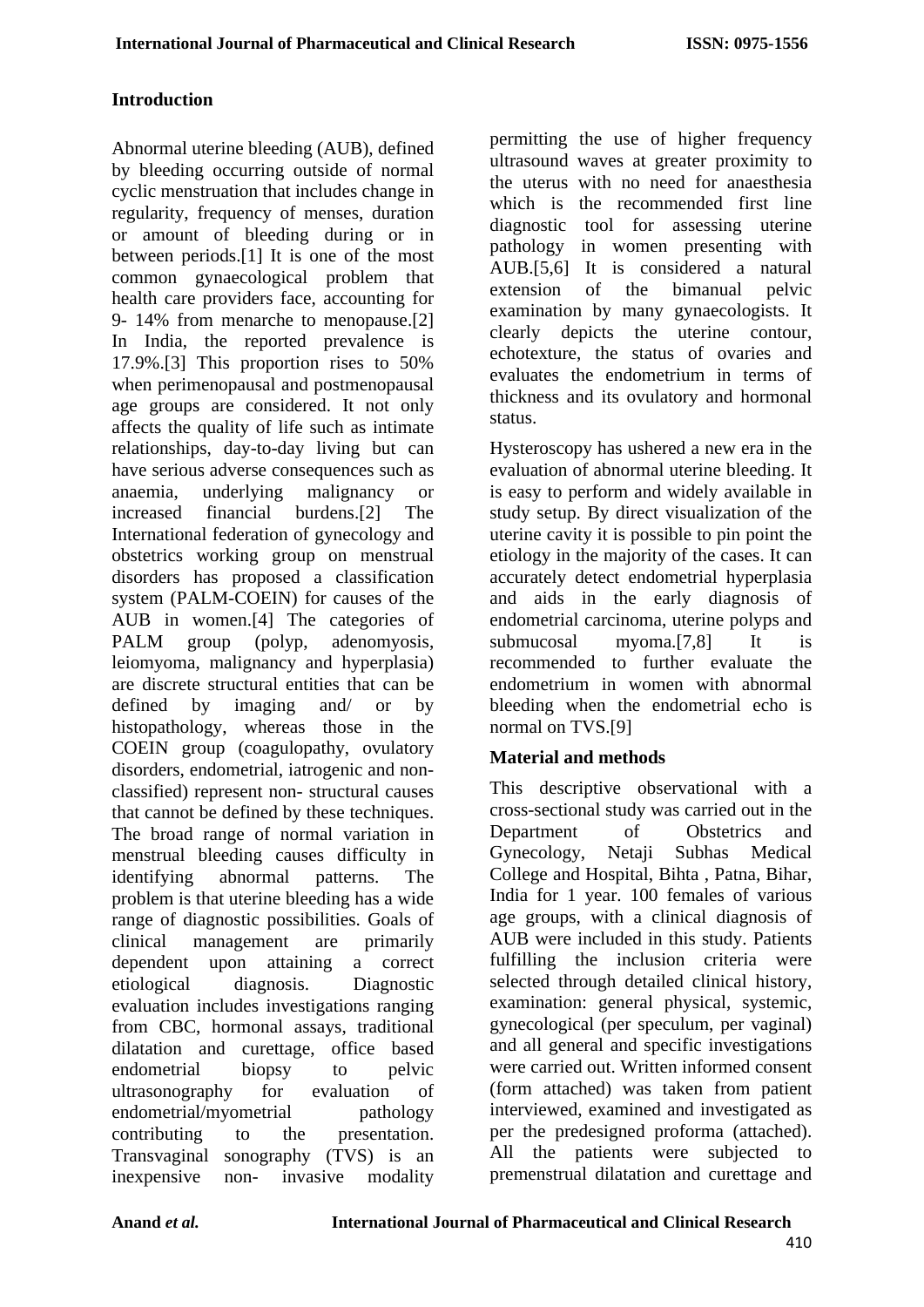hysterosopic guided biopsy accordingly. Tissue obtained was subjected to<br>histopathological examination. After histopathological examination. After primary data collection, a master chart was prepared with the help of Microsoft excel sheet and data entered into it was analyzed according to the set objectives. Non-

parametric (discrete) data was analyzed using chi-square test. Mean, standard deviation and percentage was used for analysis of parametric (continuous) data. A P value of <0.05 was considered statistically significant.

### **Results**

| Age group | N(100) | Percentage (%) |
|-----------|--------|----------------|
| $31 - 40$ |        |                |
| $41 - 50$ |        |                |
| $51-60$   |        |                |
| 61-70     |        |                |
| >70       |        |                |

### **Table 1: Age wise distribution of AUB cases**

Most of the cases were found in 41-50 year age group i.e. 62 and least case were

found in  $70$  <age group

| Age group (years) | 31-40 | $41 - 50$ | $51-60$ | $61 - 70$ | >70 | <b>Total</b> |
|-------------------|-------|-----------|---------|-----------|-----|--------------|
| Menstrual pattern |       |           |         |           |     |              |
| <b>HMB</b>        |       | 24        |         |           |     |              |
| <b>HPMB</b>       |       | ∠∠        |         |           |     | 32           |
| <b>IMB</b>        |       |           |         |           |     | 21           |
| <b>PMB</b>        |       |           |         |           |     |              |
| Total             |       | ЮZ        |         |           |     | 100          |

67 patients had menorrhagia as a primary complaint. Heavy Menstrual bleeding (HMB) in 35 (35%) and Heavy and Prolonged Menstrual Bleeding (HPMB) in

32 (32%), 21(21%) patients have irregular menstrual bleeding patterns, while 12(12%) patients had post- Menopausal bleeding.

| Table 3: Tabulating the histopathological findings in all age group. |  |  |  |  |
|----------------------------------------------------------------------|--|--|--|--|
|----------------------------------------------------------------------|--|--|--|--|

| Pathology / Age group (years) | 31-40 | $41 - 50$ | $51-60$ | $61-70$ | >70 | <b>Total</b> |
|-------------------------------|-------|-----------|---------|---------|-----|--------------|
| Myoma                         |       | 14        |         |         |     | 18           |
| Adenomyosis                   |       |           |         |         |     | 16           |
| Endometrial polyp             |       |           |         |         |     |              |
| Cervical polyp                |       |           |         |         |     |              |
| Endometrial carcinoma         |       |           |         |         |     |              |
| Cervical carcinoma            |       |           |         |         |     |              |
| Myoma+ Adenomyosis            |       | H         |         |         |     | 16           |
| $M$ yoma+ polyp               |       |           |         |         |     |              |
| Myoma+ endometrial carcinoma  |       |           |         |         |     |              |
| Myoma+ cervical carcinoma     |       |           |         |         |     |              |
| Polyp+ Adenomyosis            |       |           |         |         |     | 12           |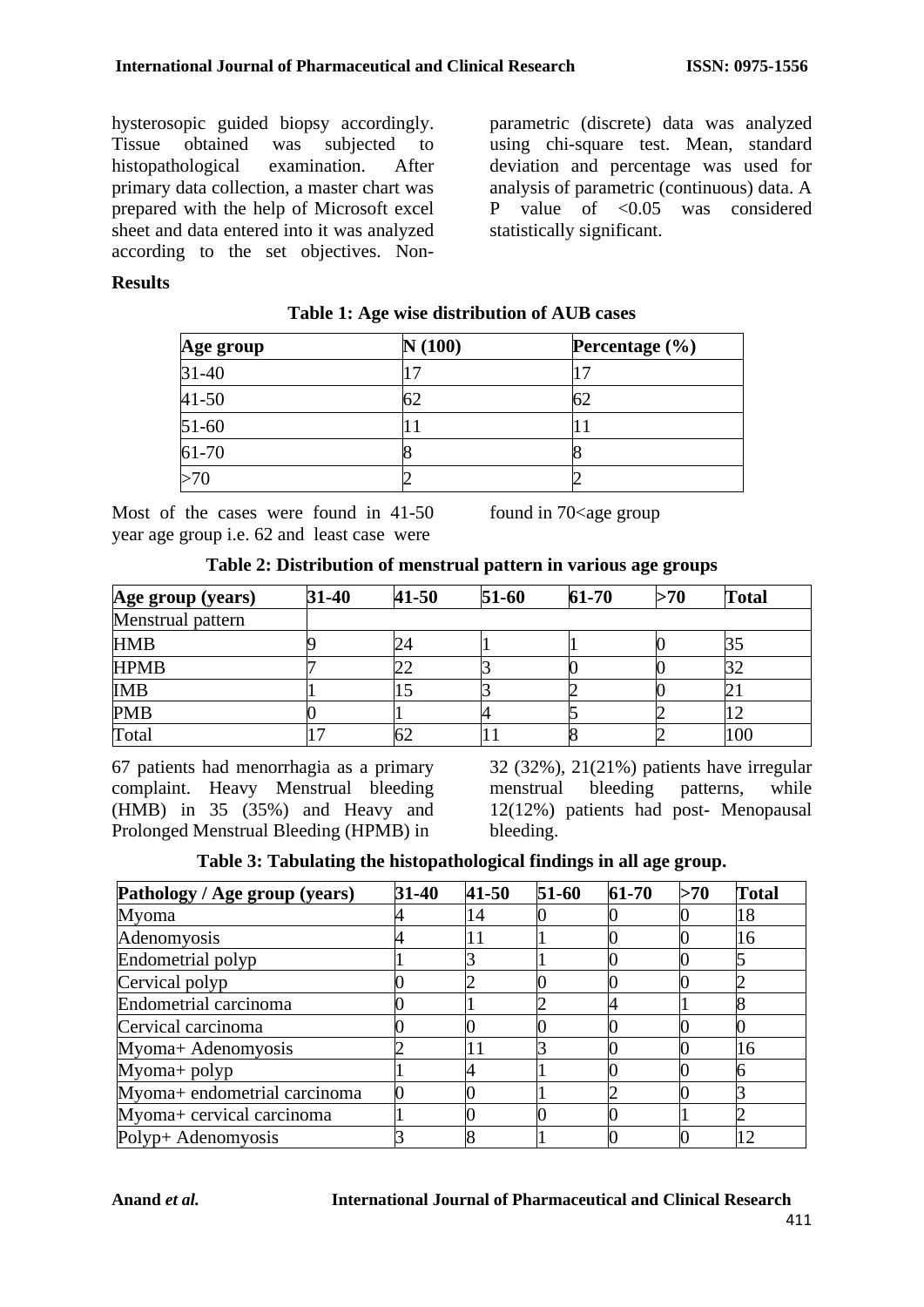| Polyp+ endometrial carcinoma             |  |  |  |
|------------------------------------------|--|--|--|
| endometrial<br>Adenomyosis+<br>carcinoma |  |  |  |
| Myoma+ polyp+ Adenomyosis                |  |  |  |
| Total                                    |  |  |  |

Histopathological examination maximum number of patients were found having Myoma in 18 cases (18%) followed by Adenomyosis in 16 cases (16%) and Myoma+ Adenomyosis existed in 16

(16%) cases. Least frequently condition was myoma with endometrial carcinoma and 1 case (1%) of Adenomyosis with endometrial carcinoma.

| <b>Findings</b>                    | <b>USG</b> | <b>HPE</b> | p value  |
|------------------------------------|------------|------------|----------|
| Normal                             | 32         |            | < 0.0001 |
| Myoma                              | 18         | 18         | 0.87     |
| Endometrial polyp                  |            |            | 0.62     |
| Cervical polyp                     |            |            | 0.26     |
| Adenomyosis                        | 10         | 16         | 0.34     |
| Endometrial carcinoma              |            |            | 0.39     |
| Cervical carcinoma                 |            |            |          |
| Myoma+ Adenomyosis                 | 14         | 16         | 0.73     |
| $Myoma+polyp$                      |            |            | 0.43     |
| Myoma+ Endometrial carcinoma       |            |            | 0.46     |
| Myoma+ Cervical carcinoma          |            |            | 0.71     |
| Polyp+ Adenomyosis                 |            | 12         | 0.38     |
| Polyp+ Endometrial carcinoma       |            |            | 0.71     |
| Adenomyosis+ Endometrial carcinoma |            |            | 0.50     |
| Myoma+ polyp+ Adenomyosis          |            |            | 0.20     |

## **Table 4: Correlation of various diagnostic modalities in AUB**

## **Table 5: Pathological findings in patients of AUB**

| <b>Findings</b>            | <b>Pathology</b>             | $\mathbf n$ | $\frac{0}{0}$ |
|----------------------------|------------------------------|-------------|---------------|
|                            | Normal Endometrium           | 20          | 20            |
|                            | Endometrial hyperplasia      | 26          | 26            |
|                            | Proliferative phase          | 11          | 11            |
|                            | Secretary                    | 17          | 17            |
|                            | Mixed                        | 3           | 3             |
|                            | Atrophic endometrium         | 3           | 3             |
| Tissue findings            | Endometritis                 |             |               |
|                            | Endometrial polyp            | 5           | 5             |
|                            | <b>Endometrial Carcinoma</b> | 12          | 12            |
|                            | Cervical Carcinoma           | 2           | 2             |
|                            | Myoma                        | 34          | 34            |
|                            | Adenomyosis                  | 34          | 34            |
|                            | Endometrial polyp            | 21          | 21            |
|                            | Cervical polyp               |             |               |
| <b>Uterine Pathologies</b> | Endometrial carcinoma        | 9           | 9             |
|                            | Cervical carcinoma           |             |               |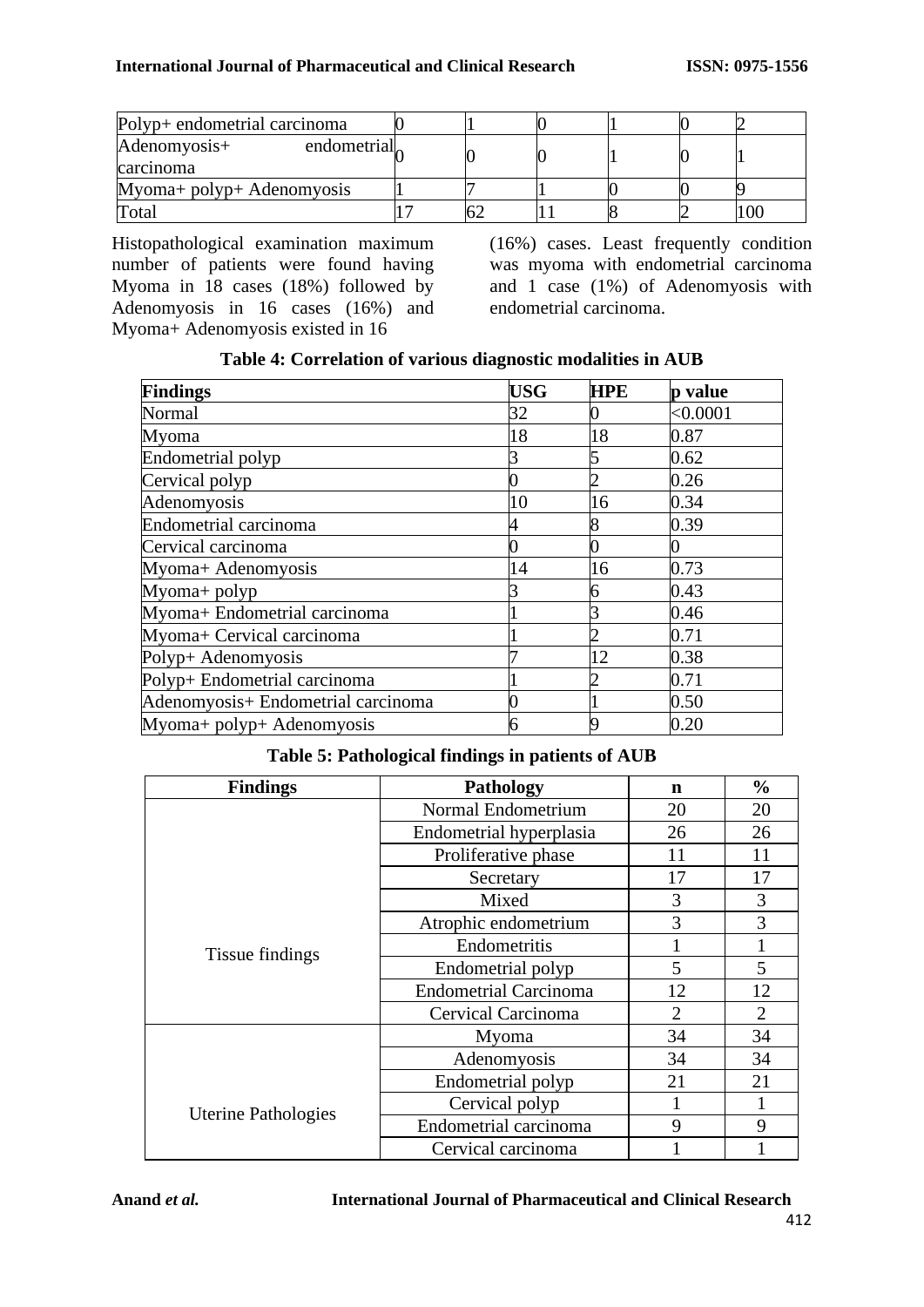In our study dilatation and curettage findings 20 cases (20%) had normal endometrium. Highest number of patients. i.e. 26 corresponding to 26% were detected as endometrial hyperplasia. secretary endometrium was detected in 17(17%), proliferative in 11(11%) cases. 1 case (1%) had endometritis and 5 cases (5%) had endometrial polyp while 12 (12%) cases were diagnosed as

endometrial carcinoma and 2 (2%) had cervical carcinoma.

In our present study the most recurring clinical uterine lesion noted was myoma in about 34% followed by Adenomyosis in about 34% of times. Endometrial polyp was noted at 21% of times and endometrial carcinoma was noted in 9% cases while cervical polyp and cervical carcinoma was noted at 1% of cases.

|  |  | Table 6: The sensitivity and specificity of TAS for Diagnosing Polyp compared to HPE |  |
|--|--|--------------------------------------------------------------------------------------|--|
|  |  |                                                                                      |  |

| value  |  |
|--------|--|
| 52.87% |  |
| 98.56% |  |
| 95.10% |  |
| 79.11% |  |
|        |  |

The sensitivity and specificity of TAS for Diagnosing Polyp as compared to HPE was 52.87% and 98.56% while positive predictive value and negative predictive value were 95.10 % and 79.11% respectively.

## **Discussion**

USG forms the baseline imaging modality, Ultrasonography (USG) helps excludes organic pathology for AUB and is well accepted that for various disease, pathology can be detected accurately by histopathological examination (HPE).[10] A comprehensive history and physical examination, with focus on the menstrual history and genitourinary exam was most helpful in determining the diagnosis; however, based on the findings, laboratory evaluation or imaging may be necessary.[11] Thus the demographic findings of our study were consistent with other studies. Higher number of patients found in the age group of 41-50 years. In the post-menopausal age group AUB was less, thus may be attributable to the increased rate of hysterectomy for benign indications.

Myoma was the most prevalent histopathological finding during the examination. In 18(18%) patients while Adenomyosis existed in 16 (16%) patients out of total findings dual pathology of Myoma + Adenomyosis was found in again 16 patients i.e. 16. In various combinations, Myoma was obtained in maximum number of cases i.e in 34 patients in 34 % of the total his to pathological examination.

According to a retrospective study conducted by Ghazala Rizvi *et al.* (2015) and published in 2013 Tilted "Histological correlation of Adenomyosis and leiomyomas in hysterectomy specimen as a cause of abnormal uterine bleeding." 94 patients i.e. 51.08% were found to have Adenomyosis and 39.13 % were found to have myoma while 9.78% of the patients have dual pathology. [12] Though the comparison of percentage in our study was favorable to other study but the other studies was retrospective and ours being prospective and since we have taken all the structural causes of abnormal uterine bleeding the overall percentage has come to lower studies.

In our study polyp with Adenomyosis existed in 12 patients as confirmed by histological examination i.e. in 12%. While myoma with polyp and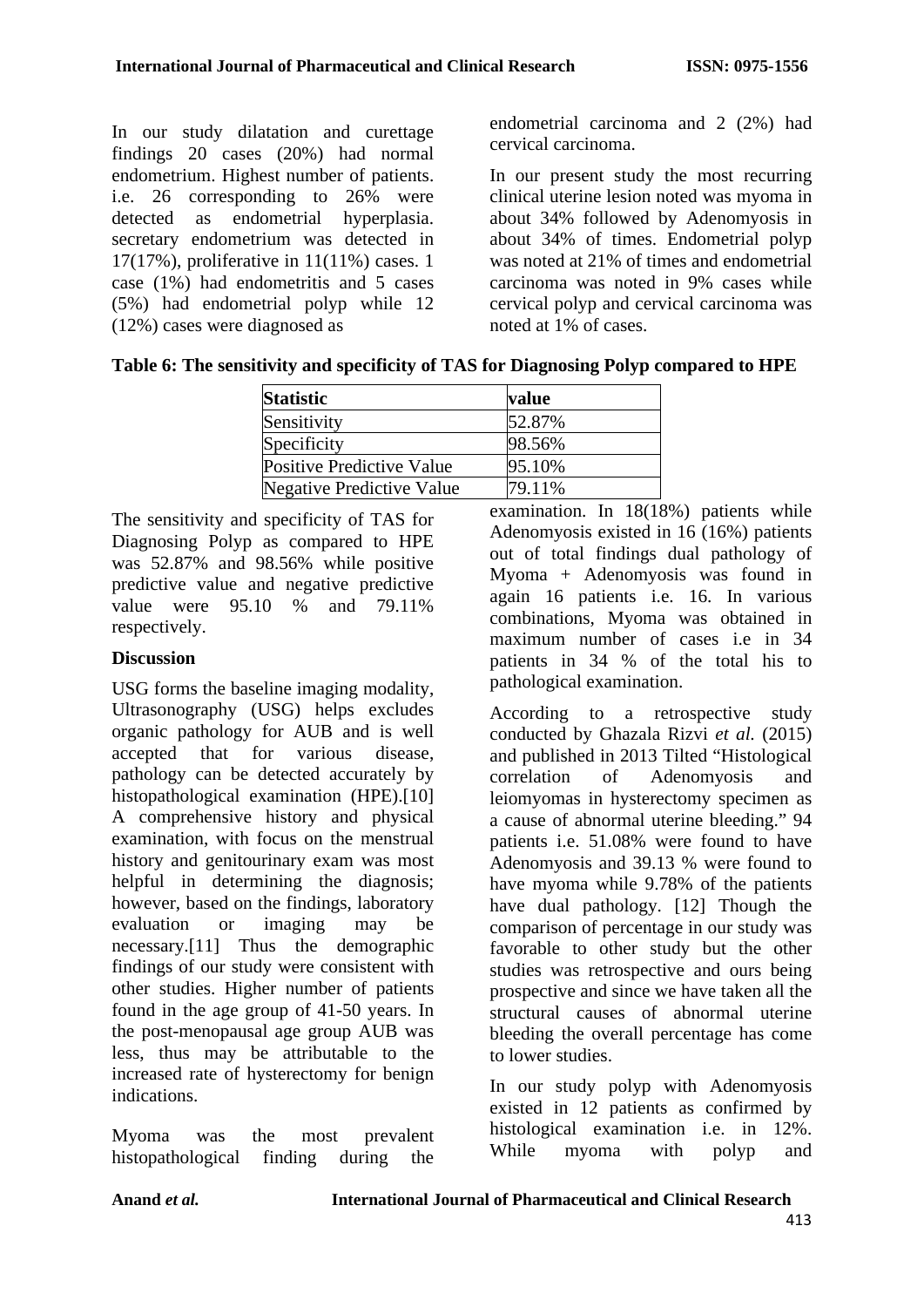Adenomyosis existed in 9 patient i.e 9% of cases. Endometrial Carcinoma independently was found in 8 cases i.e 8% while independently endometrial polypexisted in 5 cases while cervical polyp was found in 2 cases. Myoma with polypexisted in 6 cases. Similarly endometrial carcinoma existed with Myoma in 3 cases and cervical carcinoma was found in 2 cases. Endometrial carcinoma with polyp was reported in 2 cases and endometrial carcinoma with Adenomyosis was reported in 1 cases. There was no comparative study found for establish the correlation of our study.

Myoma and Adenomyosis existed in reproductive and perimenopausal age group, while carcinomas mainly constituted the post-menopausal age group. Maximum number of myoma, Adenomyosis and the dual pathology existed in the age group of 31-50 years. Polyp existed in the age group of 41-60 years. Endometrial carcinomas were maximally seen in the age group of 61-70 years of the 2 cases diagnosed as cervical carcinoma one case was diagnosed at 38 years of age and other at 74 years of age this is in accordance with the bimodal distribution of the cervical carcinoma.<sup>[13]</sup>

The pathological findings of Myoma and Adenomyosis are more consistent with the menorrhagia while carcinomas are more consistent with postmenopausal bleeding and inter-menstrual bleeding.

In our study, all the patients were subjected to dilatation and curettage so as to get endometrial tissue for histopathological examination before proceeding and deciding for surgical management.

Dilatation and curettage findings of 20 patients were normal endometrium for the menstrual day and they were excluded from the study and managed conservatively. highest number of patients. i.e. 26 corresponding to 26% were having endometrial hyperplasia, secretary endometrium was found in 18 patients proliferative in 11 patients 1 patient had endometritis and 5 patients had endometrial polyp while 12 patients were detected to have endometrial carcinoma and 2 had cervical carcinoma.

In a study conducted by Sujith K *et al.*  (2014) titled "Study of histopathological patterns of endometrium in abnormal uterine bleeding" Endometrial hyperplasia was the most common histopathological findings in 25% of the patients followed by secretary endometrium in 16.7%patients and proliferative phase in 12.2%. Malignancy was detected in 6.4% of cases and endometrial carcinoma was most common malignancy in 4.5%.[14]

Where as in a study conducted by Saraswath Doraiswami *et al.* (2011); in "study of endometrial pathology in abnormal uterine bleeding" normal cyclical endometrium was found in 28.4% proliferative pattern was seen in 20.5%. Endometrial hyperplasia in only 6.1%. carcinoma in 4.4% and endometritis in 4.2%,20 Thus, our findings of study were consistent to other studies.[15]

In our present study the most recurring uterine lesion noted is myoma found in about 34% of circumstances, followed by Adenomyosis in about 34% of times. Endometrial polyp was noted at 21% of times and endometrial carcinoma was noted in 9% of times while cervical polyp and cervical carcinoma was noted at 1% of times.

In a study conducted by Bharat Talukdar *et al.* histopathologically myoma was seen in about 44.66% of cases and Adenomyosis was seen in 20.39% of cases. The findings are consistent with our study.[16]

Similarly, in a study conducted by N Bhavani *et al.* (2015), among the causes of abnormal uterine bleeding, Structural causes accounted for 54.5% of cases. 45.5% of them had nonstructural causes of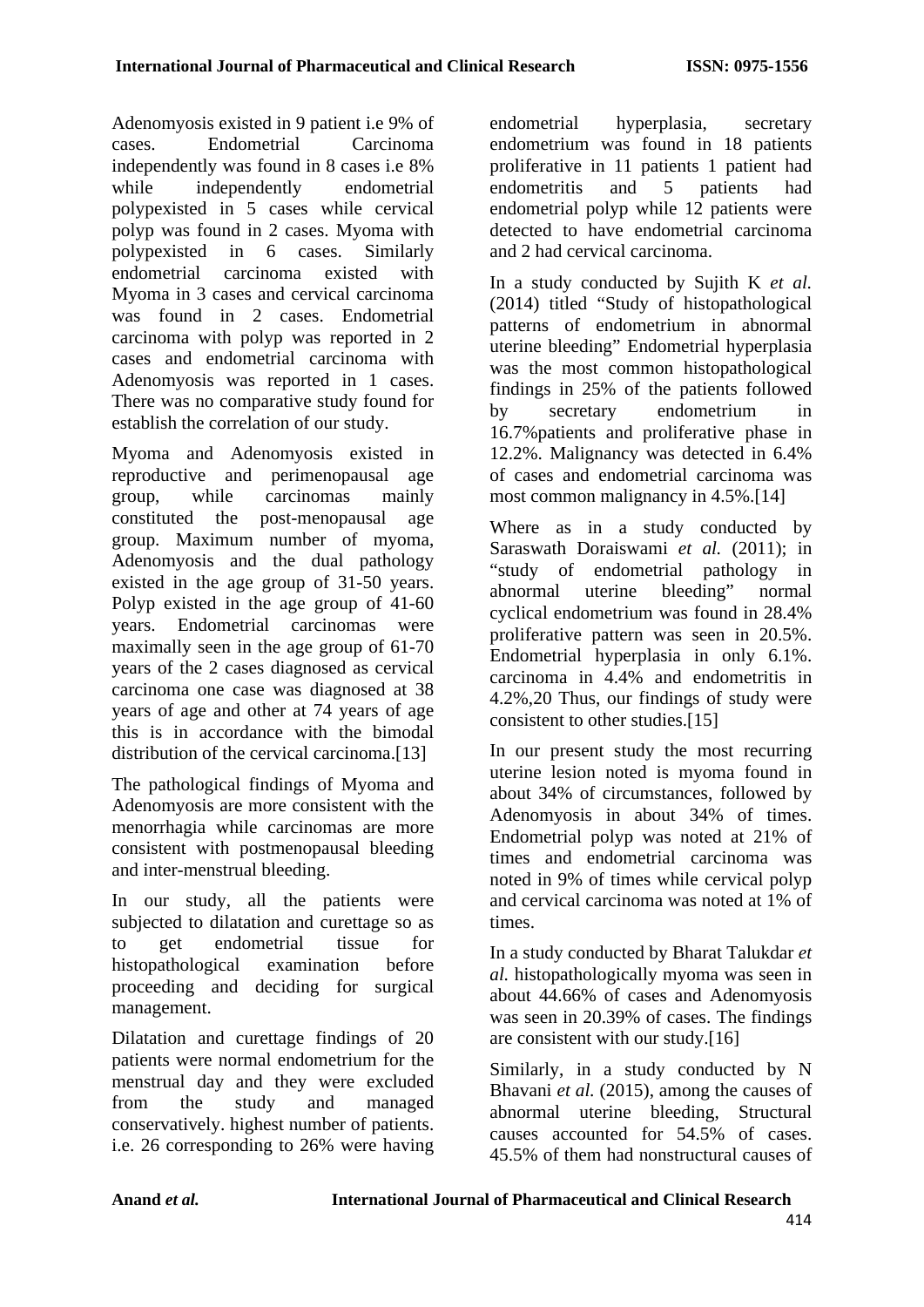abnormal uterine bleeding. Myoma in 38.5% is the commonest Cause of abnormal uterine bleeding, followed by hyperplasia and malignancy 7.5%, adenomyosis in  $6\%$ , polyp in  $2.5\%$ .<sup>13</sup> Thus findings in our study are consistent with other study.

In our study total no of cases diagnosed as myoma in MRI is 34 and in Histopathological Specimen who underwent Surgical treatment also diagnosed myoma as a total in 34 patients.

One case of endometrial polyp was diagnosed as myoma by TAS and one case of small myoma <1cm was diagnosed on Histopathological examination. Thus, the positive predictive value and Sensitivity of TAS in correlation to HPE for myoma was 98.28% while negative predictive value and specificity was calculated as 97.93%, in which both were high. The sensitivity and specificity of TAS for Diagnosing Polyp as compared to HPE was 52.87% and 98.56% while positive predictive value and negative predictive value were 95.10 % and 79.11% respectively.

In our present study transabdominal ultrasonography diagnosed a total of 34 patients as having Adenomyosis while histopathology detected a total of 34 patients as Adenomyosis TAS missed 18 cases as Adenomyosis and diagnosed 2 other lesions as Adenomyosis.

Thus, in our study statistical values of TAS with respect to HPE for adenomyotic lesions are; sensitivity came out to be 64.91%, specificity was found to be 95.84 % positive predictive value94.69% and negative predictive value 29.78 %.

In a study conducted by Devimeenal Jaganathan *et al.* (2016) and published in 2017 titled as 'Comparison of the Diagnostic accuracy of Magnetic Resonance Imaginary (MRI) Trans abdominal ultrasonography (TAS), Trans Vaginal Ultrasonography (TVS)in characterizing the uterine mass lesion,"

Thus the findings in our study are consistent with other studies.[17]

Kang S *et al.* study on specificity of 5mm as the maximum normal uterine JZ thickness in detecting Adenomyosis concluded that if a diagnosis of Adenomyosis is based solely on JZ thickness of 5mm as upper limit of normal may result in a high false positive rate.<sup>18</sup> Our study has showed 12 mm as minimal thickness in positive cases of adenomyosis and p value is found to be highly significant [18].

## **Conclusion**

AUB existed among the parity-2 with chronic onset and associated with hypothyroidism being most common symptoms ranged from heavy menstrual bleeding to the post-menopausal bleeding. Endometrial biopsy sample revealed a wide range of findings from normal to endometrial carcinoma. Maximum histopathological finding detected in our study was of myoma and Adenomyosis.

Sensitivity and specificity for detecting myoma in respect to HPE was found high. Transabdominal ultrasound is low cost primary modality for screening and should include as a first line screening method. Though the investigation and management of AUB among the non- gravid women was confusing, histopathological diagnosis proved to be the gold standard.

## **References**

- 1. Vilos GA, Tureanu V, Garcia M, Abu-Rafea B. The levonorgestrel intrauterine system is an effective treatment in women with abnormal uterine bleeding and anticoagulant therapy. J Minim Invasive Gynecol. 2009;16(4):480-4.
- 2. Fraser IS, Langham S, Uhl-Hochgraeber K. Health- related quality of life and economic burden of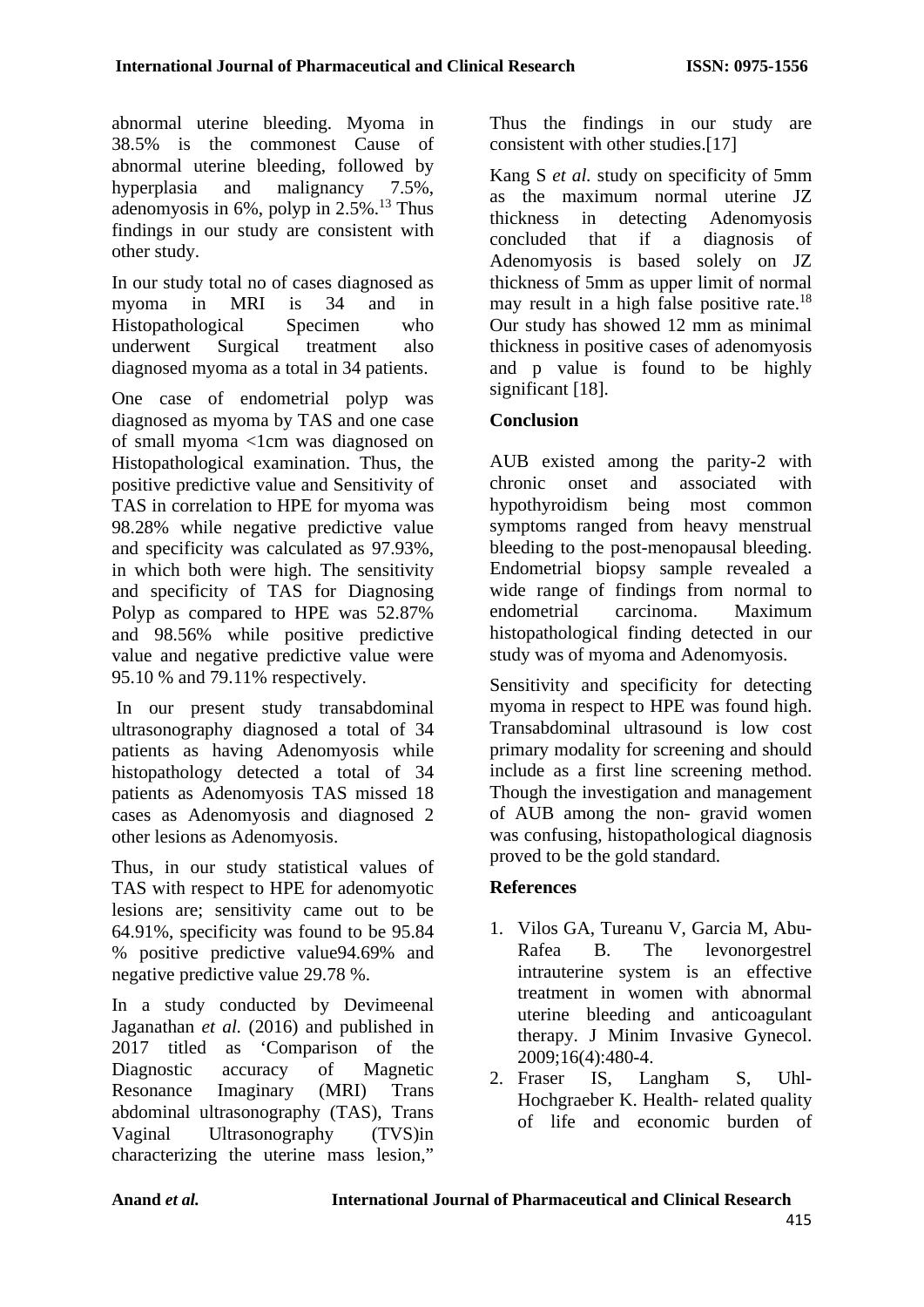abnormal uterine bleeding. Expert Rev Obstet Gynecol. 2009;4(2):179-89.

- 3. Sharma A, Dogra Y. Trends of AUB in tertiary centre of Shimla hills. J Midlife health. 2013;4:67-8.
- 4. Munro MG, Critchley HO, Fraser IS. FIGO menstrual disorders working group. The FIGO classification of causes of abnormal uterine bleeding in the reproductive years. Fertil Steril. 2011;95(7):2204-8.
- 5. Dijkhuizen FP, Brolmann HA, Potters AE, Bongers MY, Heinz AP. The accuracy of transvaginal ultrasonography in the diagnosis of endometrial abnormalities. Obstet Gynecol. 1996;87:345-9.
- 6. Emanuel MH, Verdel MJ, Wamsteker K, Lamemes FB. A prospective comparison of TVS and diagnostics hysteroscopy in the evaluation of patients with abnormal uterine bleeding. Clinical implications. AM J Obstet Gynaecol. 1995;172(4):547-52.
- 7. Baggish MS. Operative hysteroscopy. In: Rock JA, Jones HW III, editors. TeLinde's Operative Gynecology 9<sup>th</sup> edition. Philadelphia: Lippincott Williams and Wilkins: 2003:379-411.
- 8. Taneja P, Duggal BS. Hysteroscopy: past, present and future. Med J Armed Force India. 2002;58:293- 4.
- 9. de Vries LD, Dijkhuizen FP, Mol BW, Brölmann HA, Moret E, Heintz AP. Comparison of transvaginal sonography, saline infusion sonography and hysteroscopy in premenopausal women with abnormal uterine bleeding. J Clin Ultrasound. 2000;28(5):217-23.
- 10. Fraser IS, Critchley HO, Munro MG, Broder M. A process designed to lead to international agreement on terminologies and definitions used to describe abnormalities of menstrual bleeding. Fertil Steril. 2007; 7(3):466- 76.
- 11. Fraser IS, Critchley HO, Munro MG, Broder M. Can we achieve

international agreement on terminologies and definitions used to describe abnormalities of menstrual bleeding? Hum Reprod. 2007; 2(3):635-43.

- 12. Restrepo, L. E. D. L. P, Ávila, J. L. B, Moreno, K. S. H. ., Noriega, L. G. E. ., Castellan, Ángela M. A. ., & Pérez, F. A. T. . (2021). Pelvic Ring Fracture as a Potential Risk of Death in Politraumatic Patients. Journal of Medical Research and Health Sciences, 4(9), 1446–1450.
- 13. Ghazala Rizvi, Harishankar Pandey, Hema Pant, Sanjay Singh Chufal, and Prabhat Pant Histopathological correlation of adenomyosis and leiomyoma in hysterectomy specimens as the cause of abnormal uterine bleeding in women in different age groups in the Kumaon region: A retroprospective study, J Midlife Health. 2013; 4(1):27-30.
- 14. N Bhavani, Avanthi Sathineedi Aradhana Giri, Sangeeta Chippa, V S Prasannakumar reddy A study of correlation between abnormal uterine bleeding and thyroid dysfunction. International Journal of Recent Trends in Science and Technology. 2015; 14(1):131-135.
- 15. Sajitha K. Shetty K Padma, Jayaprakash Shetty K, Kishan Prasad HL, Harish S Permi. Panna Hedge Study of histopathological patterns of endometrium in Abnormal uterine bleeding year. Chris med Journal of health and research 1(2):76-81.
- 16. Saraswathi Doraiswami, Thanka Johnson, Shalinee Rao, Aarthi Rajkumar, Jaya Vijayaraghavan, Vinod Kumar Panicker Study of Endometrial Pathology in Abnormal Uterine Bleeding the Journal of Obstetrics and Gynecology of India. 2011; 61(4):426- 430.
- 17. Bharat Talukdar, Sangita Mahela; "Abnormal uterine bleeding in perimenopausal women coorelation